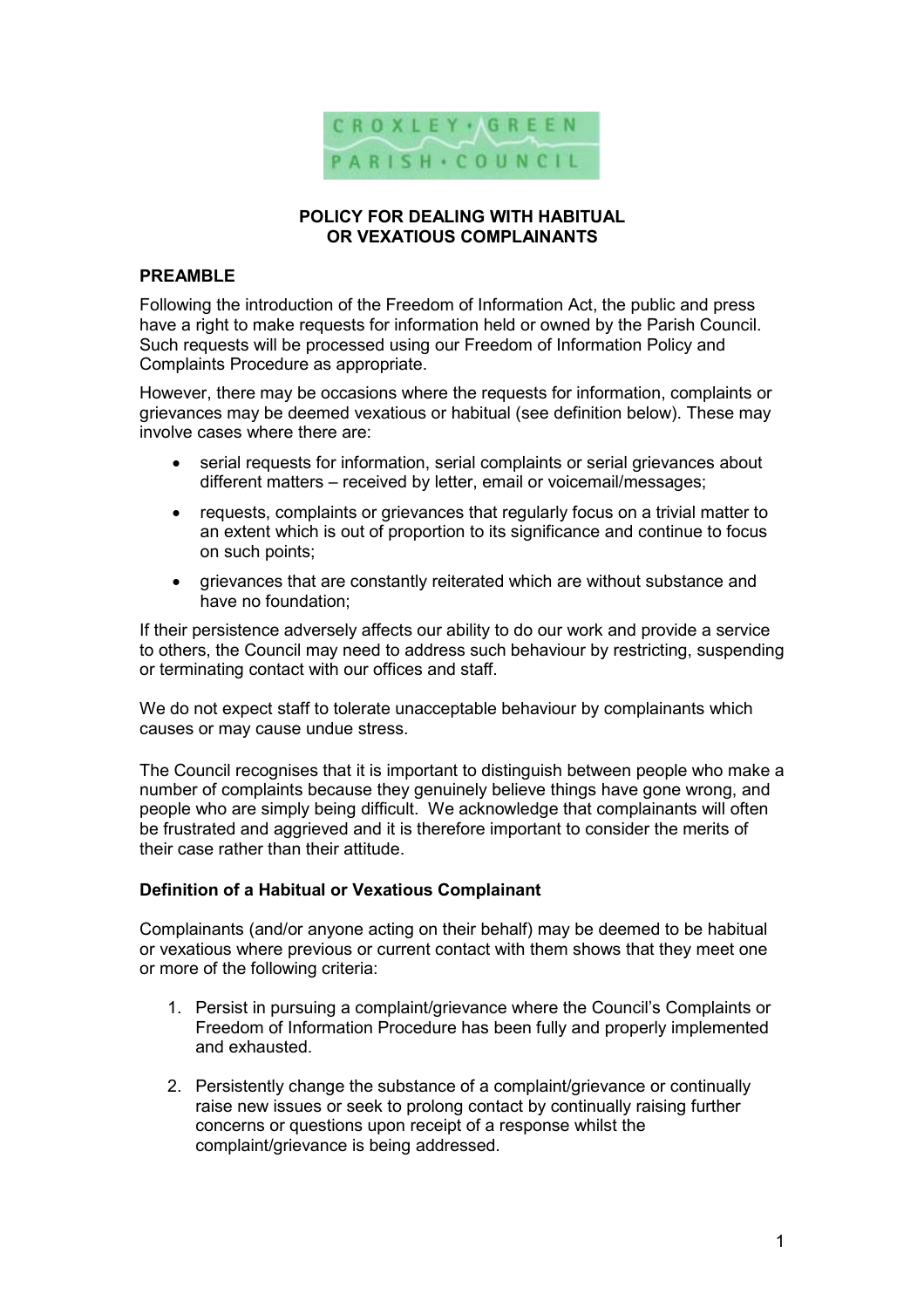- 3. Are repeatedly unwilling to accept documented evidence given as being factual or deny receipt of an adequate response in spite of correspondence specifically answering their questions or do not accept that facts can sometimes be difficult to verify when a long period of time has elapsed.
- 4. Repeatedly do not clearly identify the precise issues which they wish to raise despite reasonable efforts of the Council to address their concerns, and/or where the concerns identified are not within the remit of the Council.
- 5. Regularly focus on a trivial matter to an extent which is out of proportion to its significance and continue to focus on this point. It is recognised that determining what is a trivial matter can be subjective and careful judgement will be used in applying this criteria.
- 6. Have threatened or used physical violence towards staff at any time this will, in itself, cause personal contact with the complainant and/or their representatives to be discontinued and the complaint will, thereafter, only be continued through written communication received by post. All such incidences will be documented. Croxley Green Parish Council has determined that any complainant who threatens or uses actual physical violence towards staff will be regarded as a vexatious complainant and will receive written confirmation that this is the case and will inform the complainant of the action that will be taken.
- 7. Have, in the course of addressing a registered complaint or grievance, had an excessive number of contacts with the Council - placing unreasonable demands on staff. For the purposes of determining an excessive number, the contact may be in person, by telephone, letter, e-mail, voice messages or fax. Discretion will be used in determining the precise of number of excessive contacts applicable under this section, using judgement based on the specific circumstances of each individual case.
- 8. Have harassed or been personally abusive or verbally aggressive on more than one occasion towards staff dealing with the complaint/grievance. Staff recognise, however, that complainants may sometimes act out of character in times of stress, anxiety or distress and will make reasonable allowances for this. However all instances of harassment, abusive or verbally aggressive behaviour will be documented.
- 9. Have harassed or been personally abusive or verbally aggressive on more than one occasion towards other Members of the Council (Councillors) whether this has been on a face-to-face contact or at public meetings.
- 10. Are known to have recorded meetings or face-to-face/telephone conversations without the prior knowledge and consent of other parties involved and/or have impersonated any member of staff or Councillors with the objective of soliciting information for whatever purpose.
- 11. Make unreasonable requests or demands and fail to accept that these may be unreasonable.
- 12. Seeking to coerce, intimidate or threaten staff, Councillors or other people involved, whether by use of language, tone of voice or behaviour including body language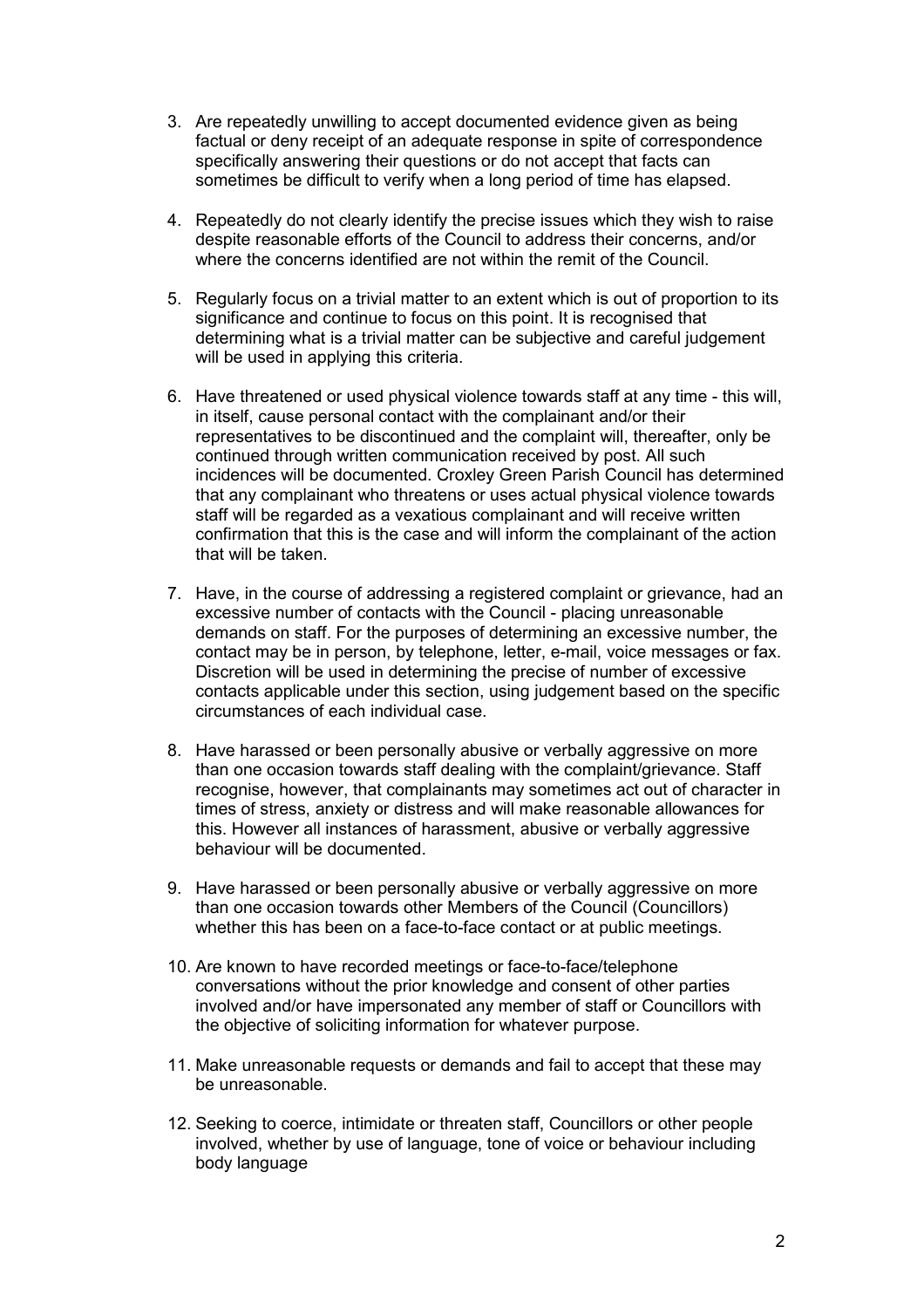### **ACTIONS**

Where complaints have been identified as habitual or vexatious in accordance with the criteria set out above the Clerk, being the Executive Officer of the Council, in liaison with the Chairman of the Council, will determine what action to take. The Clerk will implement such action and will notify the complainant(s), that their complaint/grievance is considered as vexatious and the action that will be taken. For completeness, this notification will be copied to all Councillors and may be copied to any others already involved. A record will be kept, for future reference, of the reasons why a complaint has been classified as habitual or vexatious.

The Clerk may decide to deal with habitual or vexatious complaints in one or more of the following ways:

- 1. In letter, setting out a code of commitment and responsibilities for the parties involved if Croxley Green Parish Council is to continue processing the complaint/grievance. If these terms are contravened, consideration will then be given to implementing other action as indicated below.
- 2. Decline contact with the complainant, either in person, by telephone, by fax, by letter, by e-mail or any combination of these, provided that one form of contact is maintained which will be by conventional post (letter).
- 3. Notify the complainant, in writing that the Council has responded to the points raised and has tried to resolve the complaint/grievance but that there is nothing more to add and continuing contact on the matter will serve no useful purpose. The complainant will also be notified that the correspondence is at an end, advising the complainant that they are being treated as a persistent or vexatious complainant and as such the Council does not intend to engage in further correspondence dealing with the complaint.
- 4. Inform the complainant that the Council reserves the right to seek legal advice on unreasonable or vexatious complaints/grievances and behaviour.
- 5. Temporarily suspend or permanently suspend all contact with the complainant, in connection with the issues relating to the complaint or grievance being considered habitual and/or vexatious.

#### Restricting Contact

Any restrictions will be appropriate and proportionate to the nature of the complainant's contacts with the council at that time. The following are examples of the types of restriction which may be used:

- Placing time limits on telephone conversations and personal contacts;
- Restricting the number of telephone calls that will be taken (for example one call on one specified morning/afternoon of any week);
- Limiting the complainant to one medium of contact (telephone, letter, e-mail etc);
- Requiring the complainant to communicate only with a named employee only;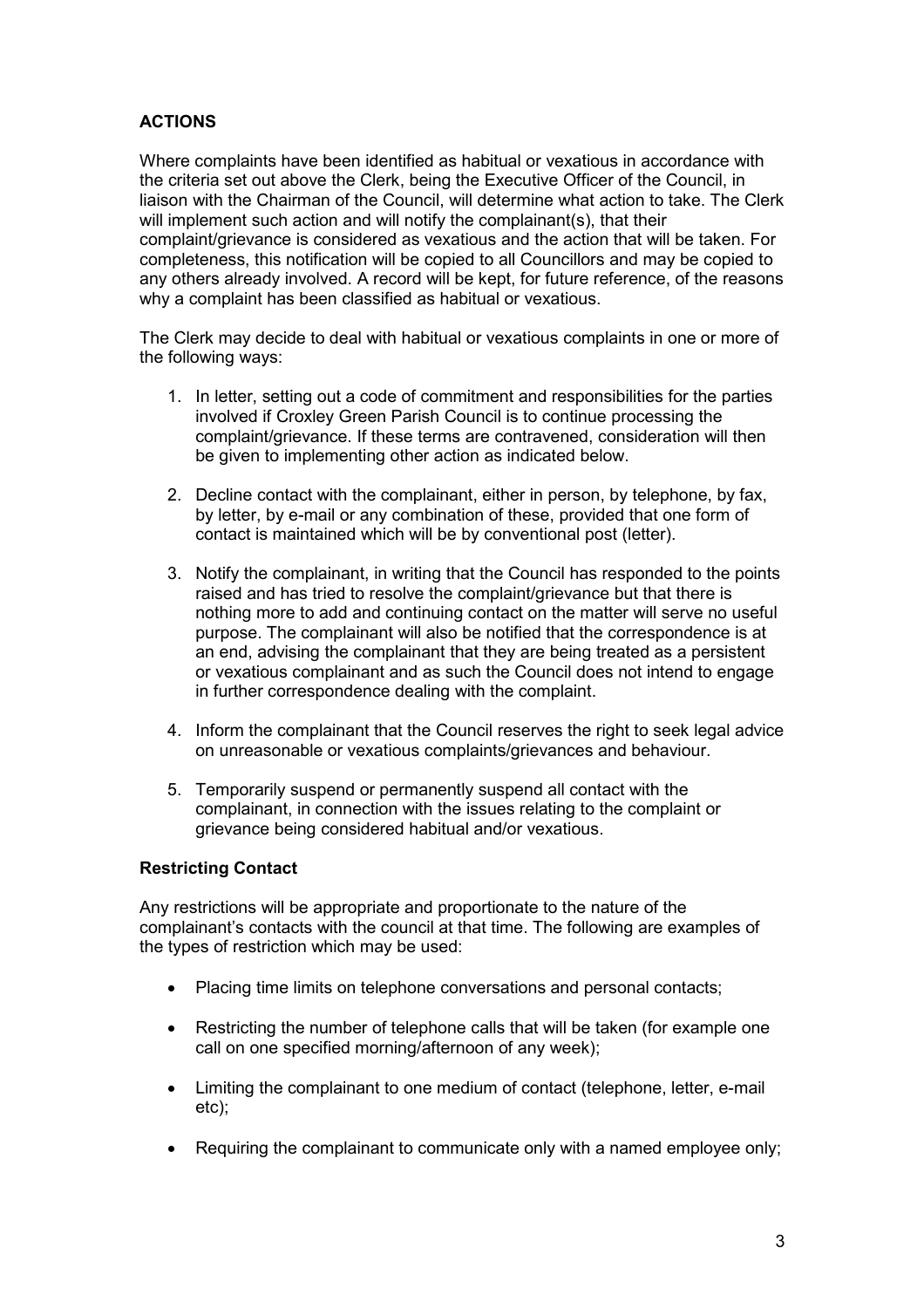- If a complaint is currently going through the council's complaints procedure, asking the complainant to enter into a written agreement about their future conduct if the complaint is to be progressed;
- Requiring any personal contacts to take place in the presence of a witness;
- Closing the investigation into a complaint;
- Refusing to register and process further complaints providing the complainant with acknowledgements only of further letters, faxes, or e-mails received after a particular point;
- Banning a complainant from some or all of the Council's premises;
- Involving the police in cases where we believe the complainant has committed a criminal offence (for example, harassment, assault on staff or criminal damage), where assault is threatened, or where the complainant refuses repeated requests to leave council premises.

Where this policy is applied, the complainant will be told in writing why a decision has been made to restrict future contact, the restricted contact arrangements, the length of time that these restrictions will be in place and what they can do to have the decision reviewed.

There should never be a blanket ban for an unspecified period of time.

We will try to maintain one form of contact which will be by way of conventional post (letter). In extreme situations, we will tell the complainant in writing that their name is on a 'no personal contact' list contained in the council's Awareness Register. This means that they must restrict contact with our office to either written communication received by letter or through a nominated third party advocate known and declared to be acting on their behalf.

In deciding which restrictions are appropriate, careful consideration will be given to balancing the rights of the individual with the need to ensure other residents and our employees do not suffer any disadvantage or undue stress and the resources of the council are used as effectively as possible. When it is deemed that it is appropriate to include a complainant on the Awareness Register, the form attached at Appendix 1 will be completed.

All information held on the Awareness Register will be reviewed every twelve months as part of the evaluation and review process for the effectiveness of the policy.

There is no right to appeal a decision so members of the public should observe common dignity, courtesy, respect and consideration to those to whom the complaint or grievances are addressed prior to engaging upon a habitual or vexatious complaint/grievance. The basic principle of treat others as you would be expect them to treat you applies.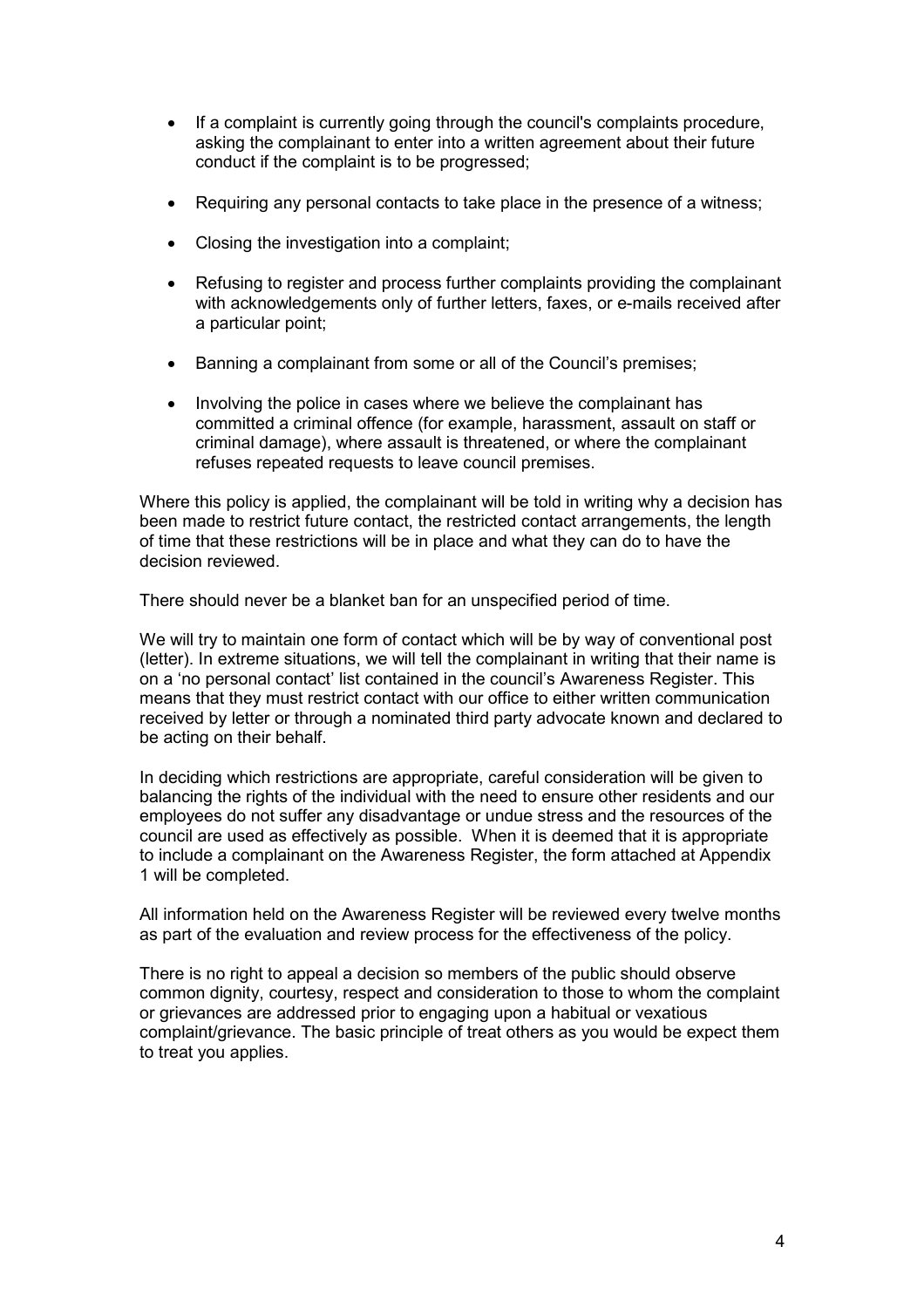#### Threatening and Abusive Complainants and Harassment

Croxley Green Parish Council believes that harassment is totally unacceptable. The Council will work to prevent any form of harassment from happening in the first instance and where it has already occurred, will work to prevent it from happening again.

Harassment is a term that is generally used to define unwelcome and unwarranted behaviour that affects the dignity of an individual or group of individuals. Harassment may also include the following:

- actions characterised as offensive, intimidating, malicious, insulting or humiliating that attempts to undermine or injure an individual or group of individuals.
- Actions characterised as discrimination/victimisation in any act of inappropriate differential treatment, intentional or otherwise, direct or indirect, which is based on an individual's identity.

If staff are subjected to any threatening or abusive complaints the Council's Step Away Policy is immediately implemented in order to protect staff.

#### Step Away Policy

Where there is abusive or aggressive behaviour which produces damaging or hurtful effects, physically or emotionally on the staff which includes, but not exclusively, verbal abuse (including name calling), bullying, shouting or swearing or threat of any of these behaviours the staff are to step away from the situation.

This can mean terminating a conversation whether it is face to face or by telephone, advising that the conversation is being terminated, and in the case of such behaviour in a face-to-face contact in the office activation of the silent panic alarm which is linked directly to the police.

### Legal Position

Under the Freedom of Information Act 2000 Section 14(1), public authorities do not have to comply with vexatious requests. The Council also has a legal duty under the Health and Safety at Work etc. Act 1974 to ensure, so far as is reasonably practicable, the health, safety and welfare at work of its employees.

This policy and guidance aims to meet the objectives set out in the Council's general policy in respect of Health & Safety at Work and its Equal Opportunities and Diversity Policy. The above Policy and guidance together with the organisation and arrangements for carrying it out are part of the Council's principles relating to its application of Health & Safety policies. Particular attention is paid in this document to the provision of systems of work, and a working environment, that is safe and without risks to health. Within this framework the Council affirms its intention to ensure, so far as is reasonably practicable, the health and safety of its employees against abuse and violence arising from or during the course of their work activities.

Adopted by Parish Council: 26 November 2009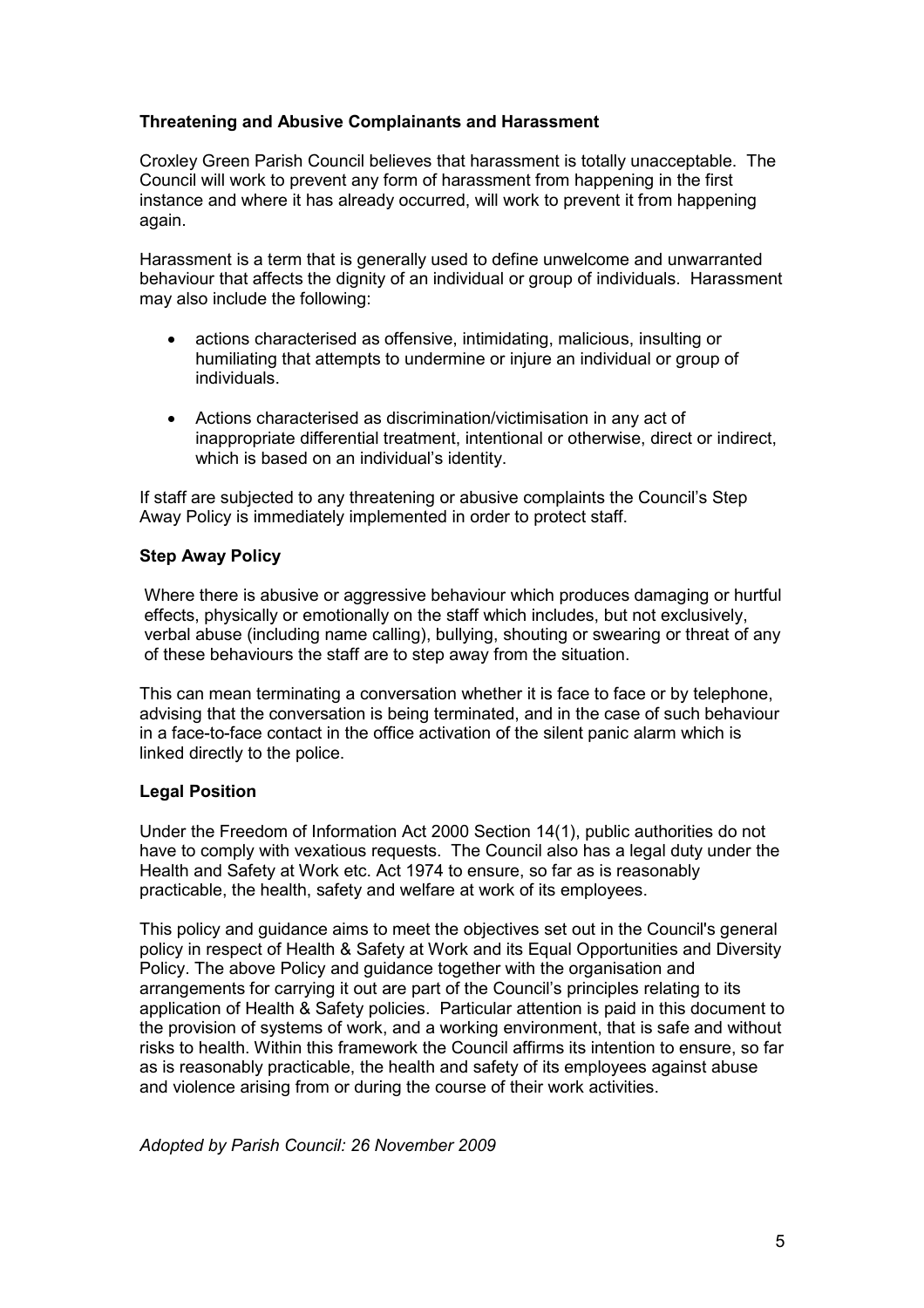#### Restricted Contact Awareness Register Database Entry Request

To be completed by The Clerk

# Details of complainant to be placed on register

| Last name:                                                                                                                                                                                                                                                                                                                                      | First Name:      |  |
|-------------------------------------------------------------------------------------------------------------------------------------------------------------------------------------------------------------------------------------------------------------------------------------------------------------------------------------------------|------------------|--|
| Also known as:                                                                                                                                                                                                                                                                                                                                  | Contact details: |  |
|                                                                                                                                                                                                                                                                                                                                                 |                  |  |
|                                                                                                                                                                                                                                                                                                                                                 |                  |  |
| Details of application:<br>Describe the reason why you consider the complainant should be added to the<br>register. Include information on<br>The length of time you/colleagues have been in contact with the<br>$\bullet$<br>complainant<br>The amount of correspondence exchanged<br>$\bullet$<br>The nature of the complaint(s)<br>$\bullet$ |                  |  |
| The steps that have already been taken to resolve the situation<br>Attach copies of any relevant documentation                                                                                                                                                                                                                                  |                  |  |
|                                                                                                                                                                                                                                                                                                                                                 |                  |  |
|                                                                                                                                                                                                                                                                                                                                                 |                  |  |
|                                                                                                                                                                                                                                                                                                                                                 |                  |  |
|                                                                                                                                                                                                                                                                                                                                                 |                  |  |
|                                                                                                                                                                                                                                                                                                                                                 |                  |  |
|                                                                                                                                                                                                                                                                                                                                                 |                  |  |
|                                                                                                                                                                                                                                                                                                                                                 |                  |  |
|                                                                                                                                                                                                                                                                                                                                                 |                  |  |
|                                                                                                                                                                                                                                                                                                                                                 |                  |  |
| Name and contact details of officer(s) dealing with complainant:                                                                                                                                                                                                                                                                                |                  |  |
|                                                                                                                                                                                                                                                                                                                                                 |                  |  |
|                                                                                                                                                                                                                                                                                                                                                 |                  |  |
|                                                                                                                                                                                                                                                                                                                                                 |                  |  |
|                                                                                                                                                                                                                                                                                                                                                 |                  |  |